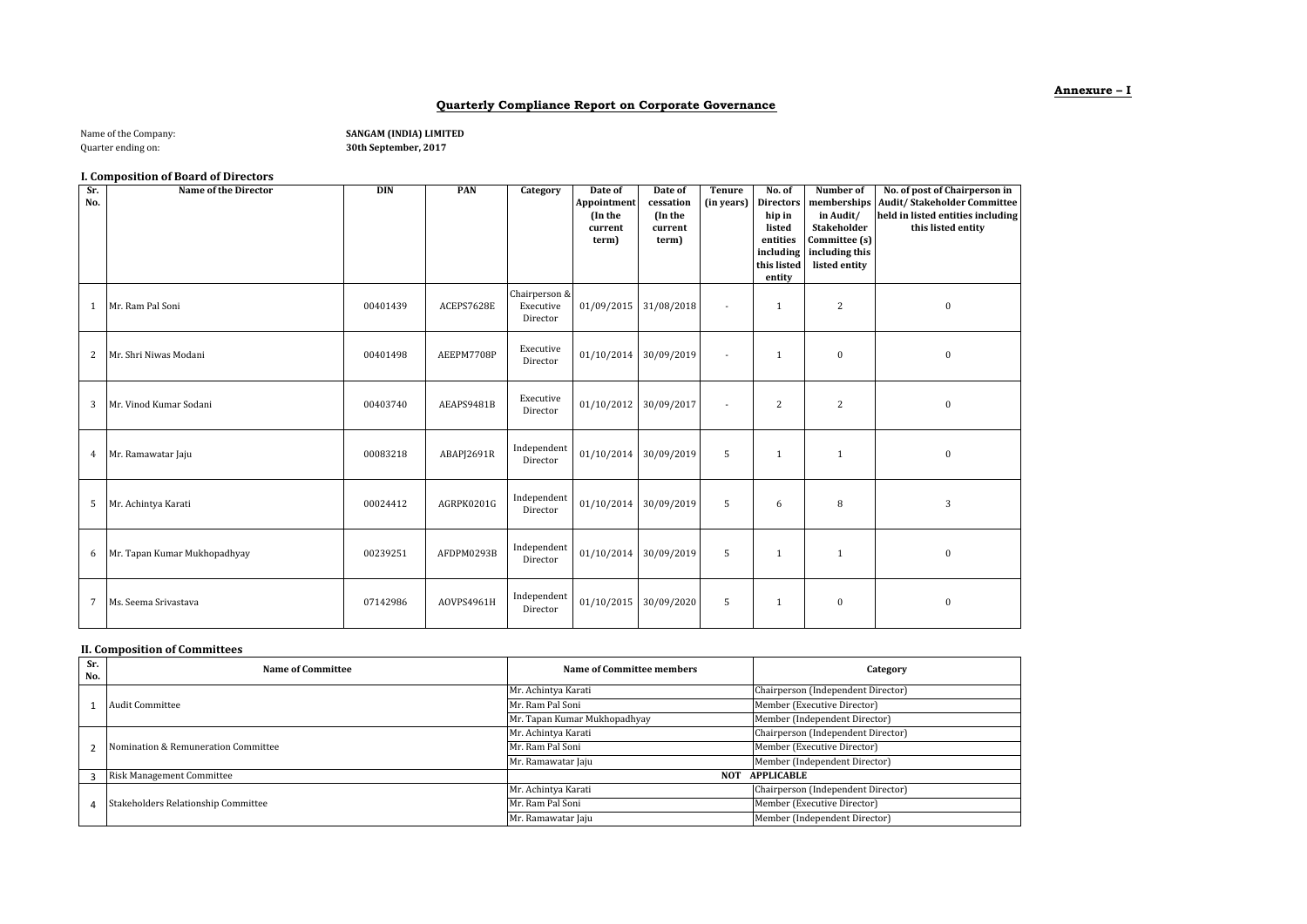# **III. Meeting of Board of Directors**

| Sr. | Date(s) of Meeting (if any) in the previous quarter | Date(s) of Meeting (if any) in the relevant | Maximum gap between any two                                          |
|-----|-----------------------------------------------------|---------------------------------------------|----------------------------------------------------------------------|
| No. |                                                     | quarter                                     | consecutive (in number of days)                                      |
|     | 30th May, 2017                                      | 16th August, 2017<br>13th September, 2017   | 30-05-2017 to 16-08-2017=78 Days<br>16-08-2017 to 13-09-2017=28 Days |

### **IV. Meeting of Committees**

| Sr.<br>No. | Name of the Committee                | Date(s) of meeting during<br>of the committee in the<br>previous quarter | Date(s) of meeting of the<br>committee in the relevant quarter | Whether requirement of Quorum met (details) | Maximum gap between<br>any two consecutive<br>meetings in number of<br>days  |
|------------|--------------------------------------|--------------------------------------------------------------------------|----------------------------------------------------------------|---------------------------------------------|------------------------------------------------------------------------------|
|            | Audit Committee                      | 30th May, 2017                                                           | 16th August, 2017<br>13th September, 2017                      | Yes                                         | 30-05-2017 to 16-08-<br>2017=78 Days<br>16-08-2017 to 13-09-<br>2017=28 Days |
|            | Stakeholders' Relationship Committee | 30th May, 2017                                                           | 13th September, 2017                                           | Yes                                         | 105 Days                                                                     |
|            | Nomination & Remuneration Committee  |                                                                          | 16th August, 2017                                              | Yes                                         |                                                                              |

## **V. Related Party Transactions**

| Subject                                                                                              | Compliance Status (Yes/No/NA) |
|------------------------------------------------------------------------------------------------------|-------------------------------|
| Whether prior approval of audit committee obtained                                                   | <b>Yes</b>                    |
| Whether shareholder approval obtained for material RPT                                               | NA                            |
| Whether details of RPT entered into pursuant to omnibus approval have been reviewed by Audit Committ | Yes                           |

#### **VI. Affirmations**

| Sr. | Subject                                                                                                                                                                                         | Status (Yes/No) |
|-----|-------------------------------------------------------------------------------------------------------------------------------------------------------------------------------------------------|-----------------|
| No. |                                                                                                                                                                                                 |                 |
|     | The composition of Board of Directors is in terms of SEBI (Listing obligations and disclosure requirements) Regulations, 2015.                                                                  | Yes             |
|     | The composition of the following committees is in terms of SEBI(Listing obligations and disclosure requirements) Regulations, 2015                                                              | Yes             |
|     | Audit Committee                                                                                                                                                                                 |                 |
|     | Nomination & remuneration committee                                                                                                                                                             |                 |
|     | Stakeholders relationship committee                                                                                                                                                             |                 |
|     | Risk management committee (Not Applicable)                                                                                                                                                      |                 |
|     | The above committee members have been made aware of their powers, role and responsibilities as specified in SEBI (Listing obligations and disclosure requirements) Regulations,<br>2015.        | Yes             |
|     | [The meetings of the board of directors and the above committees have been conducted in the manner as specified in SEBI (Listing obligations and disclosure requirements)<br>Regulations, 2015. | Yes             |
|     | This report and/or the report submitted in the previous quarter has been placed before Board of Directors.                                                                                      | Yes             |
|     | Name: Anil Jain                                                                                                                                                                                 |                 |
|     | <b>Designation:</b> CFO & Company Secretary                                                                                                                                                     |                 |

#### **Certified to be true**

**For Sangam (India) Limited sd/-**

**(Anil Jain) CFO & Company Secretary**